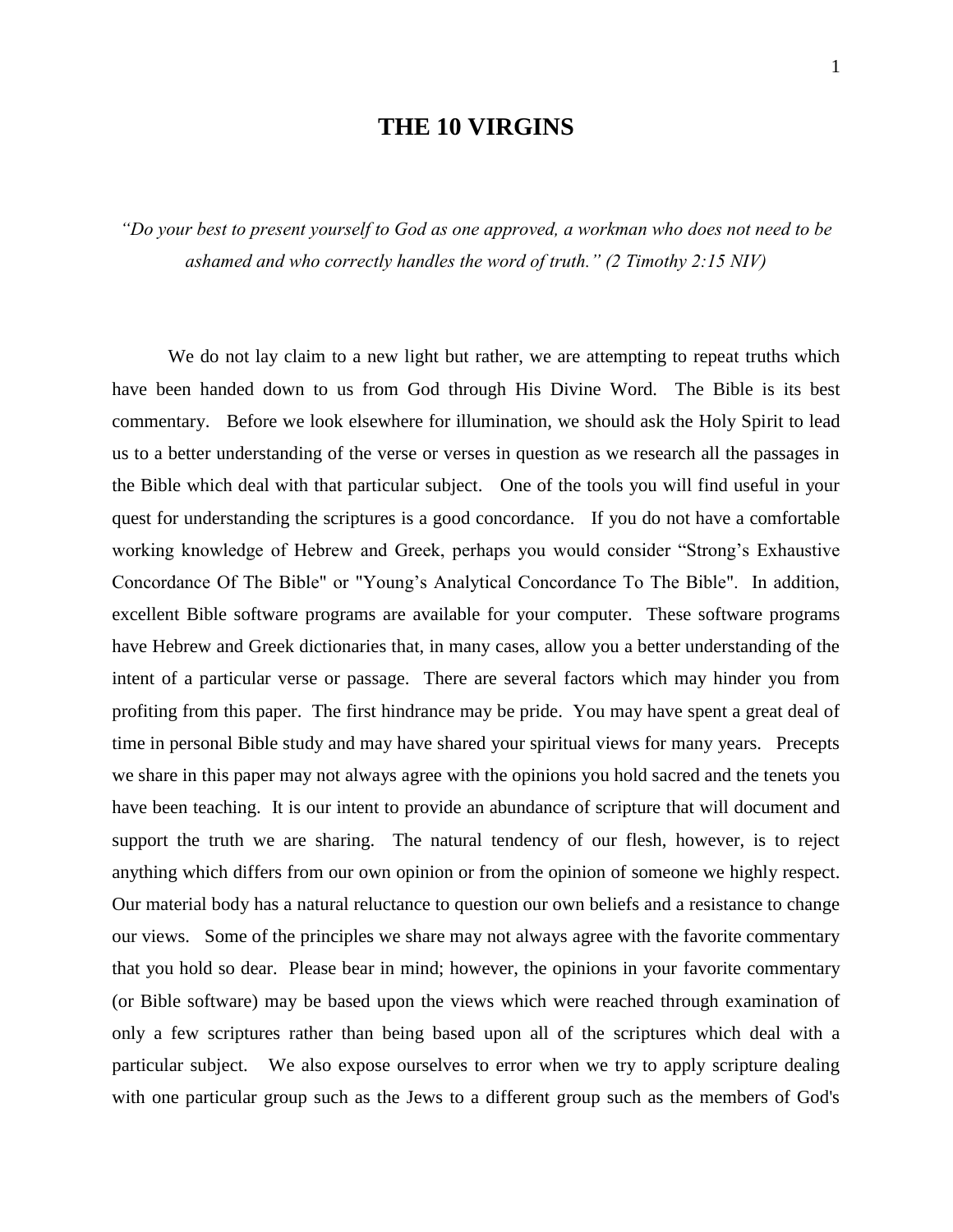local churches or perhaps to the members of the Family of God. Does God require every man who is a member of the Family of God today to be circumcised? It is certainly a command in the Bible but it applied only to the Hebrew Theocracy. There is authority and there are promises given to God's local churches that were not given to all the members of the Family of God. Did God give every member of the Family of God the authority to baptize those they lead to Christ, whether the soul winner is a member of a local, scriptural church or not? Or was that authority only given to Christ's local churches? Suppose an applicant told your church they had been baptized in a swimming pool by a soul winner who had never been a member of a local, scriptural church. Suppose that soul winner, themselves, had never been baptized? Would your church recognize that as scriptural baptism and register their name as a member of your church? I suspect you would insist that applicant be baptized by the authority of your church before their name was registered as a member. Yes, there is authority and promises given to Christ's local, scriptural churches that were not given to all the members of the Family of God. It is important that we be aware of who is being addressed since not all instructions in the Bible were given to all people.

## **The Ten Virgins – Mathew 25:1-14**

At the beginning of Matthew chapter 24, the disciples of Jesus were bragging about the beauty of Herod's temple. Jesus states that there will be a day when every stone will be torn down and not stone will be left upon another. The disciples waited until they got Him alone on the Mount of Olives and asked Him three questions.

1-When will all the stones be torn down?

2-What shall be the sign of thy coming?

3-What shall be the signs of the end of the world?

*" 1 And Jesus went forth and went away from the temple, and his disciples came to [him] to point out to him the buildings of the temple. 2 And he answering said to them, Do ye not see*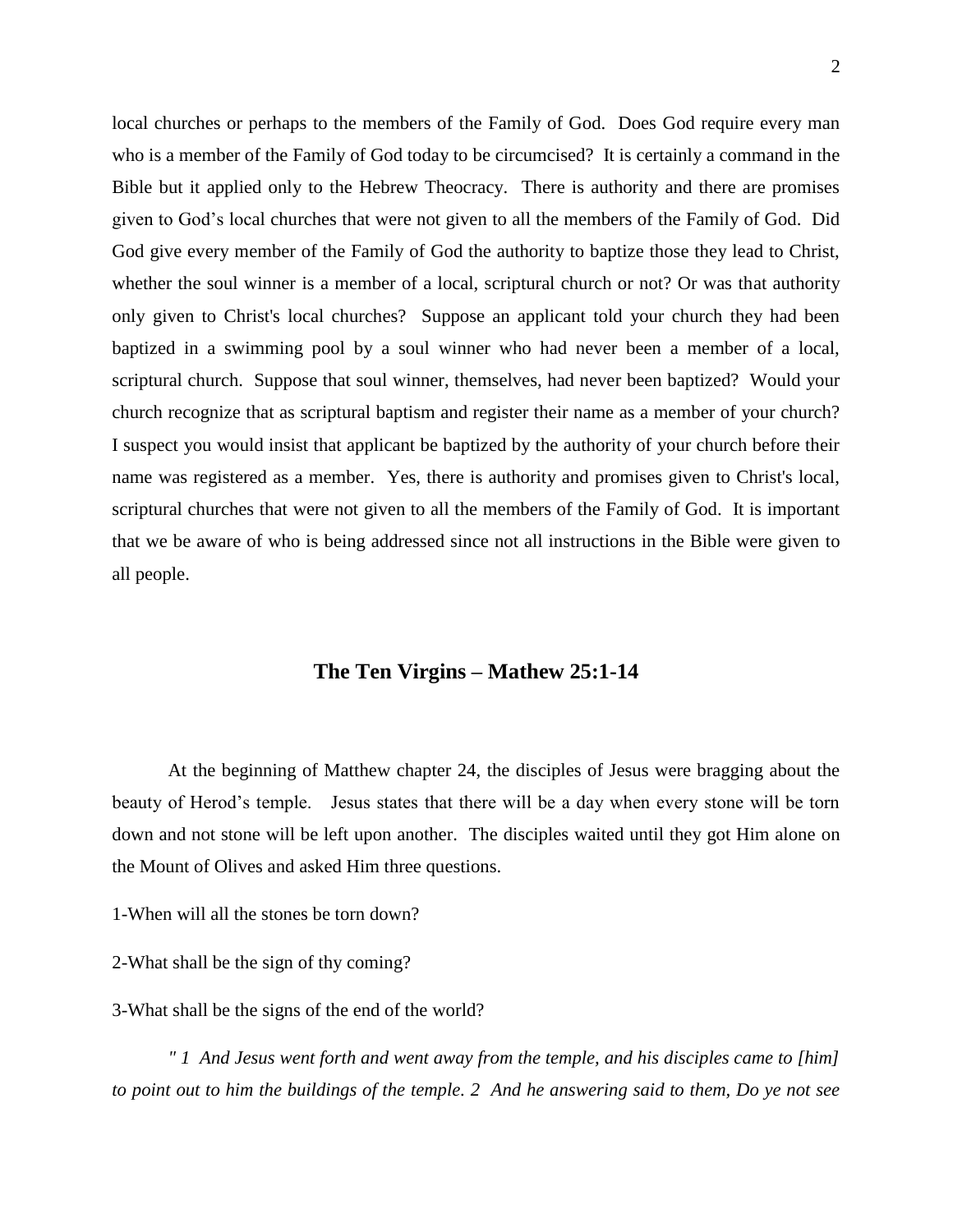*all these things? Verily I say to you, Not a stone shall be left here upon a stone which shall not be thrown down. 3 And as he was sitting upon the mount of Olives the disciples came to him privately, saying, Tell us, (1) when shall these things be, and (2) what is the sign of thy coming and (3)* (what is the sign of) *[the] completion of the age? 4 And Jesus answering said to them, See that no one mislead you. 5 For many shall come in my name, saying, I am the Christ, and they shall mislead many. 6 But ye will hear of wars and rumours of wars. See that ye be not disturbed; for all [these things] must take place, but it is not yet the end. 7 For nation shall rise up against nation, and kingdom against kingdom; and there shall be famines and pestilences, and earthquakes in divers places. 8 But all these [are the] beginning of throes." Matthew 24:1-8 (Darby)* 

For the rest of chapters 24 and 25, Jesus answers those three questions. In Matthew 24:44-51, He urges everyone to be ready for His return. *"44So you also must be ready, because the Son of Man will come at an hour when you do not expect him. 45"Who then is the faithful and wise servant, whom the master has put in charge of the servants in his household to give them their food at the proper time? 46It will be good for that servant whose master finds him doing so when he returns. 47I tell you the truth, he will put him in charge of all his possessions. 48But suppose that servant is wicked and says to himself, 'My master is staying away a long time,' 49and he then begins to beat his fellow servants and to eat and drink with drunkards. 50The master of that servant will come on a day when he does not expect him and at an hour he is not aware of. 51He will cut him to pieces and assign him a place with the hypocrites, where there will be weeping and gnashing of teeth. Matthew 24:44-51* 

As we begin the next chapter, Jesus is still speaking of being ready when He returns to get His Father's children. We find in Matthew 25:1-13*, "1At that time the kingdom of heaven will be like ten virgins who took their lamps and went out to meet the bridegroom. 2Five of them were foolish and five were wise. 3The foolish ones took their lamps but did not take any oil with them. 4The wise, however, took oil in jars along with their lamps. 5The bridegroom was a long time in coming, and they all became drowsy and fell asleep. 6"At midnight the cry rang out: 'Here's the bridegroom! Come out to meet him!' 7"Then all the virgins woke up and trimmed their lamps. 8The foolish ones said to the wise, 'Give us some of your oil; our lamps are going out.' 9"'No,' they replied, 'there may not be enough for both us and you. Instead, go to those*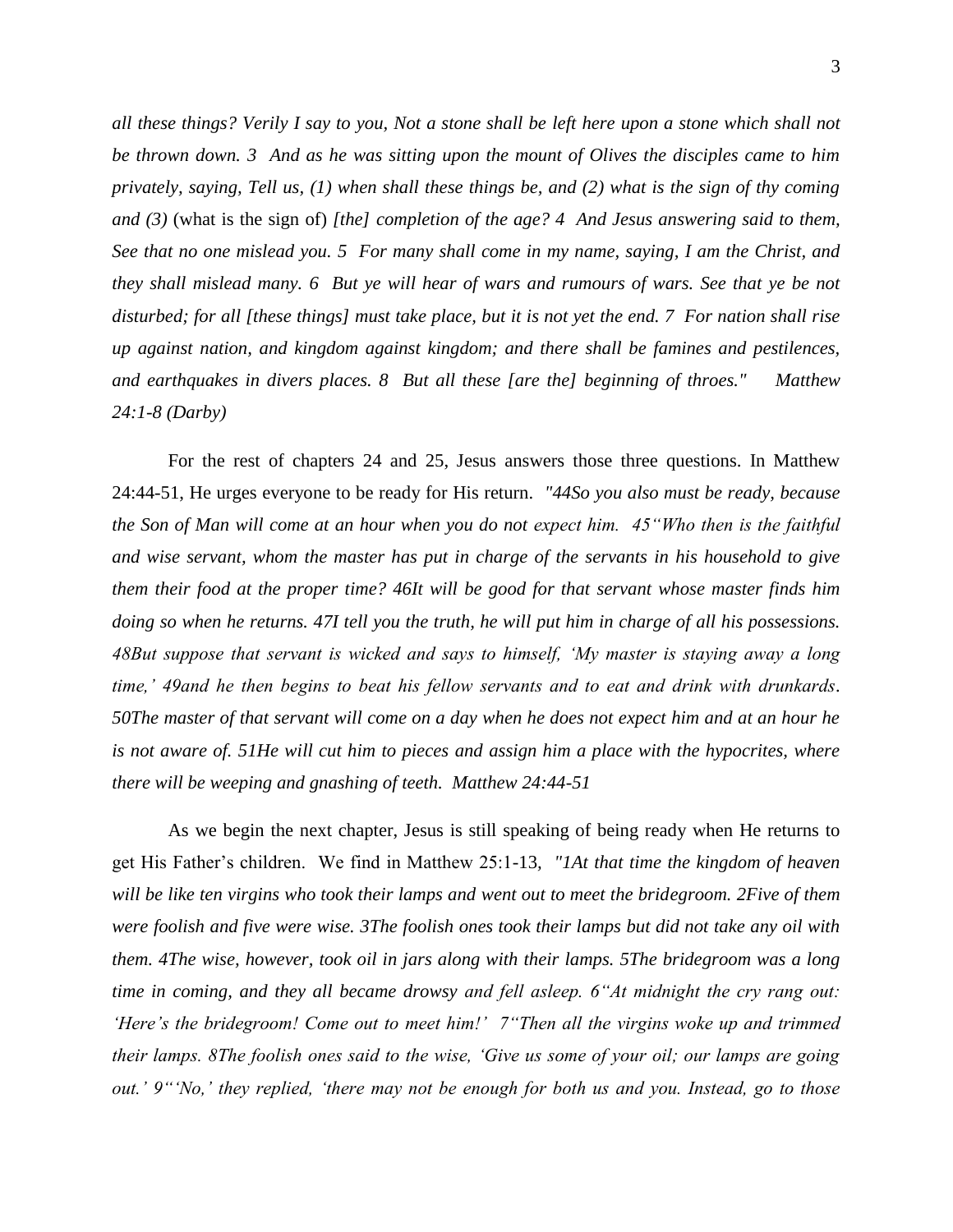*who sell oil and buy (ἀγοράζω-pronounced "ag-or-ad'-zo" in English) some for yourselves. 10"But while they were on their way to buy (ἀγοράζω-pronounced "ag-or-ad'-zo" in English) the oil, the bridegroom arrived. The virgins who were ready went in with him to the wedding banquet. And the door was shut. 11"Later the others also came. 'Sir! Sir!' they said. 'Open the door for us!' 12"But he replied, 'I tell you the truth, I don't know you.' 13"Therefore keep watch, because you do not know the day or the hour." Matthew 25:113 (King James Version)*

One of the meanings of the Greek word **"ἀγοράζω"** is to redeem something from someone who deals in such things. The Complete Word Study Dictionary tells us that the Greek word **"ἀγοράζω"** is used, among other places, in *1 Corinthians 6:20*; *1 Corinthians 7:23*; and *Rev. 5:9,* (printed below). The Complete Word Study Dictionary tells us, "The Greek word **"ἀγοράζω"** refers to the consequence of something or someone having been bought and now the buyer has the right of possession. In the redemptive work of Christ the idea is that Christ, by offering Himself for us as due satisfaction, freed us from our liability in paying it ourselves. He, having paid the price, binds us to Himself."

*" 20 For ye are bought with a price: therefore glorify God in your body, and in your spirit, which are God's." 1 Corinthians 6:20 (King James Version)*

*" 23 Ye are bought with a price; be not ye the servants of men." 1 Corinthians 7:23 (King James Version)* 

*" 9 And they sung a new song, saying, Thou art worthy to take the book, and to open the seals thereof: for thou wast slain, and hast redeemed us to God by thy blood out of every kindred, and tongue, and people, and nation; 10 And hast made us unto our God kings and priests: and we shall reign on the earth." Revelation 5:9-10 (King James Version)*

In Revelation 4:1-2, John describes what will happen at the catching up or as some people call it, the Rapture, when Christ returns to get His Father's children. *"1After this I looked, and there before me was a door standing open in heaven. And the voice I had first heard speaking to me like a trumpet said, "Come up here, and I will show you what must take place after this." 2At once I was in the Spirit, and there before me was a throne in heaven with someone sitting on it."*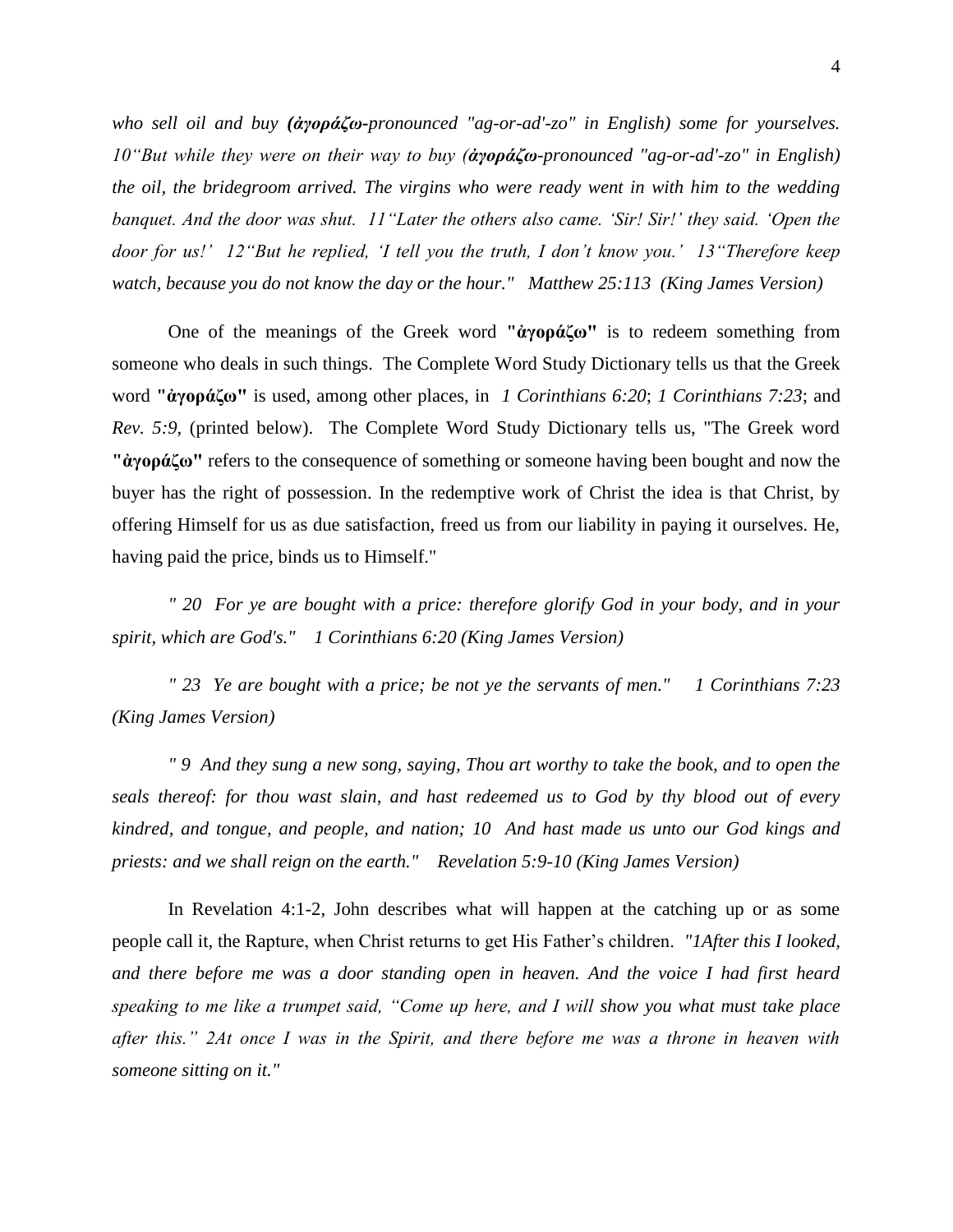#### **PLEASE NOTE:**

If the bride at a Jewish wedding was a widow, the celebration or marriage supper lasted **3** days. If the bride at a Jewish wedding was a virgin, the celebration lasted **7** days.

Paul wanted every church he corresponded with to remain spotless and faithful to their future husband, Jesus Christ. *" 1 Would to God ye could bear with me a little in my folly: and indeed bear with me. 2 For I am jealous over you with godly jealousy: for I have espoused you to one husband, that I may present you as a chaste virgin to Christ." 2 Corinthians 11:1-2 In Revelation 19:7-9, Christ revealed some of the facts about the Marriage Supper of the Lamb that He was referring to when He spoke about the ten virgins in Matthew 25:1-13. The Marriage Supper of the Lamb will take place in the Third Heaven during the seven years of great tribulation on this earth. " 7 Let us be glad and rejoice, and give glory to him; for the marriage of the Lamb is come, and his wife hath prepared herself. 8 And it is granted to her that she should clothe herself with fine linen, glittering and white. For the fine linen are the justifications of saints. 9 And he said to me: Write: Blessed are they that are called to the marriage supper of the Lamb. And he saith to me: These words of God are true." Revelation 19:7-9 (Douay-Rheims Version, New Catholic Edition)* 

In Matthew 22:1-14, Jesus also told us about the Marriage Supper of the Lamb. *"1 Jesus used some more stories to teach the people. He said, 2 "God's kingdom is like a king who prepared a wedding feast for his son. 3 He invited some people to the feast. When it was ready, the king sent his servants to tell the people to come. But they refused to come to the king's feast. 4 Then the king sent some more servants. He said to them, 'I have already invited the people. So tell them that my feast is ready. I have killed my best bulls and calves to be eaten. Everything is ready. Come to the wedding feast.' 5 "But when the servants told the people to come, they refused to listen. They all went to do other things. One went to work in his field, and another went to his business. 6 Some of the other people grabbed the servants, beat them, and killed them. 7 The king was very angry. He sent his army to kill those who murdered his servants. And the army burned their city. 8 "After that the king said to his servants, 'The wedding feast is ready. I invited those people, but they were not good enough to come to my feast. 9 So go to the street corners and invite everyone you see. Tell them to come to my feast.' 10 So the servants went into*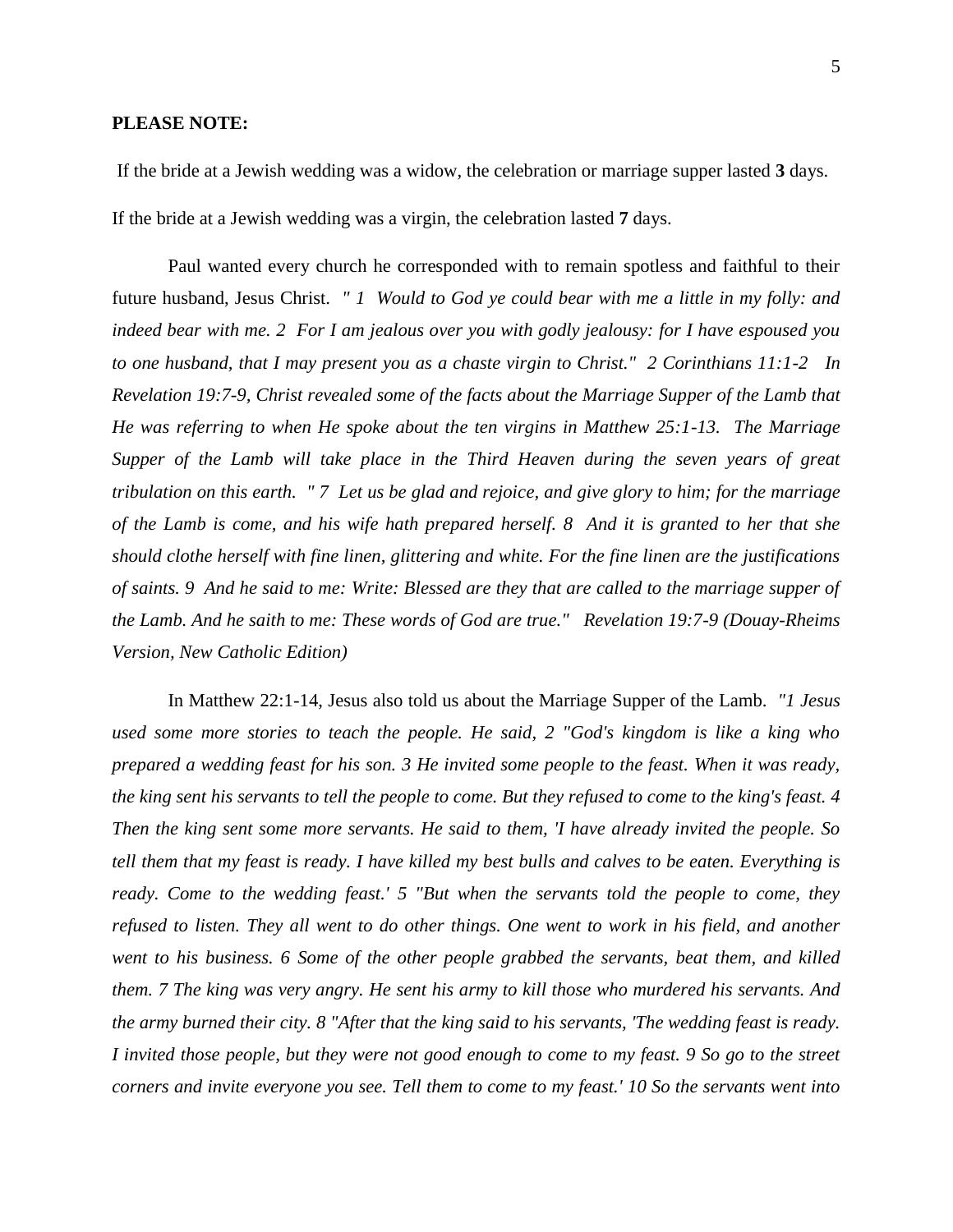*the streets. They gathered all the people they could find, good and bad alike, and brought them to where the wedding feast was ready. And the place was filled with guests. 11 "When the king came in to meet the guests, he saw a man there who was not dressed in the right clothes for a wedding. 12 The king said, 'Friend, how were you allowed to come in here? You are not wearing the right clothes.' But the man said nothing. 13 So the king told some servants, 'Tie this man's hands and feet. Throw him out into the darkness, where people are crying and grinding their teeth with pain.' 14 "Yes, many people are invited. But only a few are chosen." Matthew 22:1- 14 (Easy-To-Read Version)* 

# **NOTE – Five people or groups are mentioned in Matthew 22:1-14 printed above.**

1 – The first person we call your attention to is the Father. It is God the Father who sent His only begotten Son, who gave His life as a payment for the sin debts for everyone who accepts Him as their Savior. It is the Father who is the Eternal Controller of all things. Let me hasten to point out that there is one Jehovah God who reveals Himself to mankind as the Father, as the Son and as the Holy Spirit in three different and distinct ways. Since the human mind cannot understand how Jehovah God could be three and yet be one, many people have chosen to deny the Trinity. Suffice it to say, at this time, it is the Father who has prepared for the Marriage Supper of the Lamb. *" 1 Once more Jesus spoke to them in parables: 2 "The kingdom of heaven may be compared to a king who gave a wedding banquet for his son." Matthew 22:1-2 (Holman Christian Standard Bible)* 

### **NOTE AGAIN – Five people or groups are mentioned in Matthew 22:1-14.**

2 – The second person we call your attention to is the Bridegroom, Jesus Christ. *" 1 Would to God ye could bear with me a little in my folly: and indeed bear with me. 2 For I am jealous over*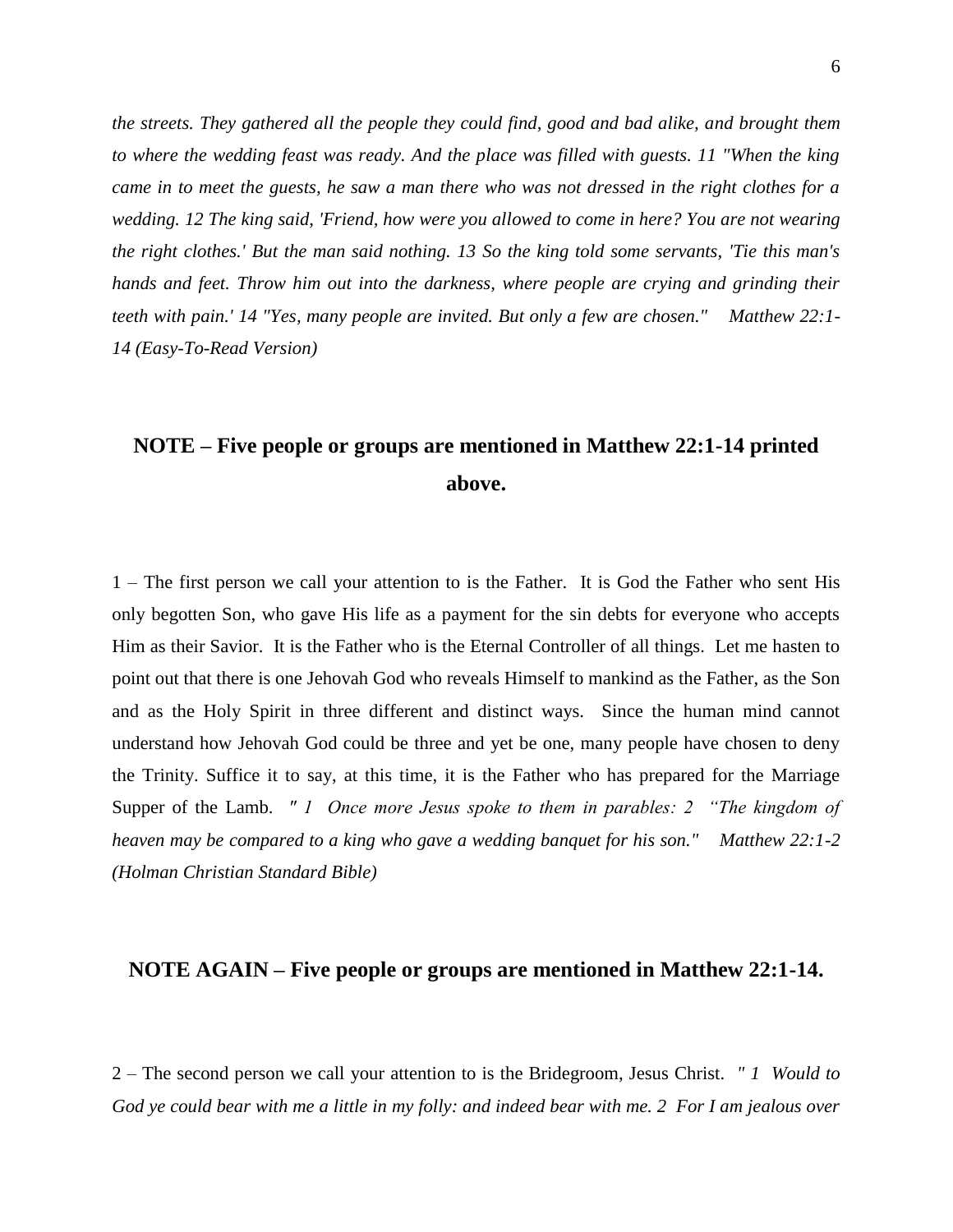*you with godly jealousy: for I have espoused you to one husband, that I may present you as a chaste virgin to Christ." 2 Corinthians 11:1-2* 

Please note that Christ did not consider the disciples of John the Baptist as part of *"the children of the bridechamber"*. *" 14 Then came to him the disciples of John, saying, Why do we and the Pharisees fast oft, but thy disciples fast not? 15 And Jesus said unto them, Can the children of the bridechamber mourn, as long as the bridegroom is with them? but the days will come, when the bridegroom shall be taken from them, and then shall they fast. Matthew 9:14-15*

That group we call the "Bride of Christ" (who are destined for the bride chamber) is composed of all of the scripturally baptized members of all the local New Testament churches, beginning with the church in Jerusalem. The children of the bride chamber are the scripturally baptized members of those churches who, as a group, make up the Bride of Christ. For further information about the Bride of Christ you may read the paper "The Bride and The Wedding Guests" on our website, [http://www.bayourouge.net](http://www.bayourouge.net/)*. "18 Known unto God are all his works from the beginning of the world." Acts 15:18 (King James Version)*

## **NOTE AGAIN – Five people or groups are mentioned in Matthew 22:1-14.**

#### 3- The third group we call your attention to are the servants.

The Father, who is the Eternal Controller of all things, predestined before He created the world that His Son would give Himself as a payment for the sin debts of everyone who accepts Him as their Savior. *" 4 And they worshiped the dragon, for he had given his authority to the beast, and they worshiped the beast, saying, "Who is like the beast, and who can fight against it?" 5 And the beast was given a mouth uttering haughty and blasphemous words, and it was allowed to exercise authority for forty-two months. It opened its mouth to utter blasphemies against God, blaspheming his name and his dwelling, that is, those who dwell in heaven. 7 Also it was allowed to make war on the saints and to conquer them. And authority was given it over every tribe and people and language and nation, 8 and all who dwell on earth will worship it,*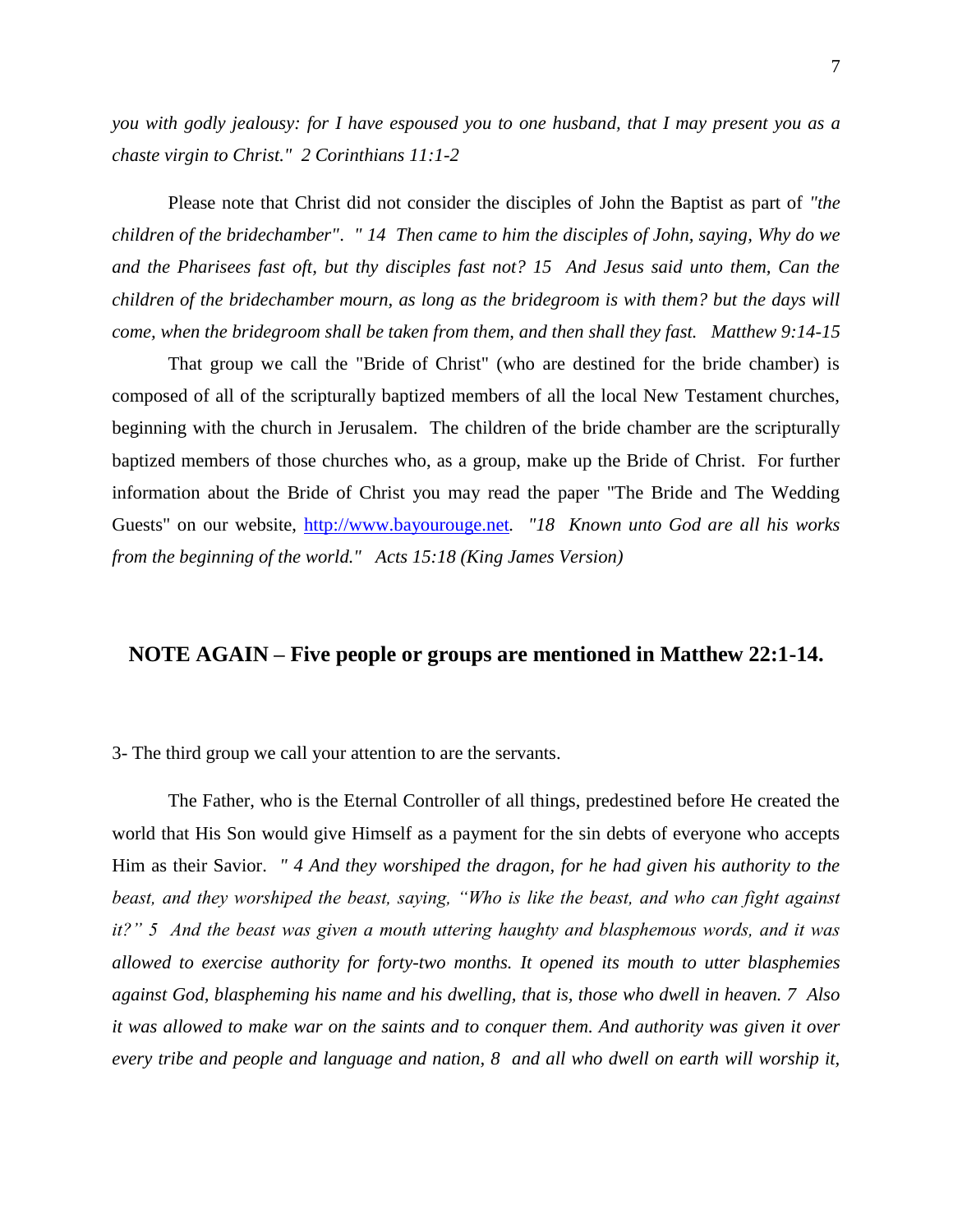## *everyone whose name has not been written before the foundation of the world in the book of life of the Lamb who was slain." Revelation 13:4-8 (English Standard Version)*

The Lord has always used His children as servants. The Lord's servants are called to proclaim His plan of salvation, teach His word and deliver His messages. *" 23 But this thing I commanded them, saying: Hearken to my voice, and I will be your God, and you shall be my people: and walk ye in all the way that I have commanded you, that it may be well with you. 24 But they hearkened not, nor inclined their ear: but walked in their own will, and in the perversity of their wicked heart: and went backward and not forward, 25 From the day that their fathers came out of the land of Egypt, even to this day. And I have sent to you all my servants the prophets from day to day, rising up early and sending. 26 And they have not hearkened to me: nor inclined their ear: but have hardened their neck, and have done worse than their fathers." Jeremiah 7:23-26 (DouayRheims Version, New Catholic Edition)*

*" 29 Woe unto you, scribes and Pharisees, hypocrites! because ye build the tombs of the prophets, and garnish the sepulchres of the righteous, 30 And say, If we had been in the days of our fathers, we would not have been partakers with them in the blood of the prophets. 31 Wherefore ye be witnesses unto yourselves, that ye are the children of them which killed the prophets. 32 Fill ye up then the measure of your fathers. 33 Ye serpents, ye generation of vipers, how can ye escape the damnation of hell? 34 Wherefore, behold, I send unto you prophets, and wise men, and scribes: and some of them ye shall kill and crucify; and some of them shall ye scourge in your synagogues, and persecute them from city to city: 35 That upon you may come all the righteous blood shed upon the earth, from the blood of righteous Abel unto the blood of Zacharias son of Barachias, whom ye slew between the temple and the altar. 36 Verily I say unto you, All these things shall come upon this generation. 37 O Jerusalem, Jerusalem, thou that killest the prophets, and stonest them which are sent unto thee, how often would I have gathered thy children together, even as a hen gathereth her chickens under her wings, and ye would not! 38 Behold, your house is left unto you desolate. 39 For I say unto you, Ye shall not see me henceforth, till ye shall say, Blessed is he that cometh in the name of the Lord." Matthew 23:29-39 (King James Version)*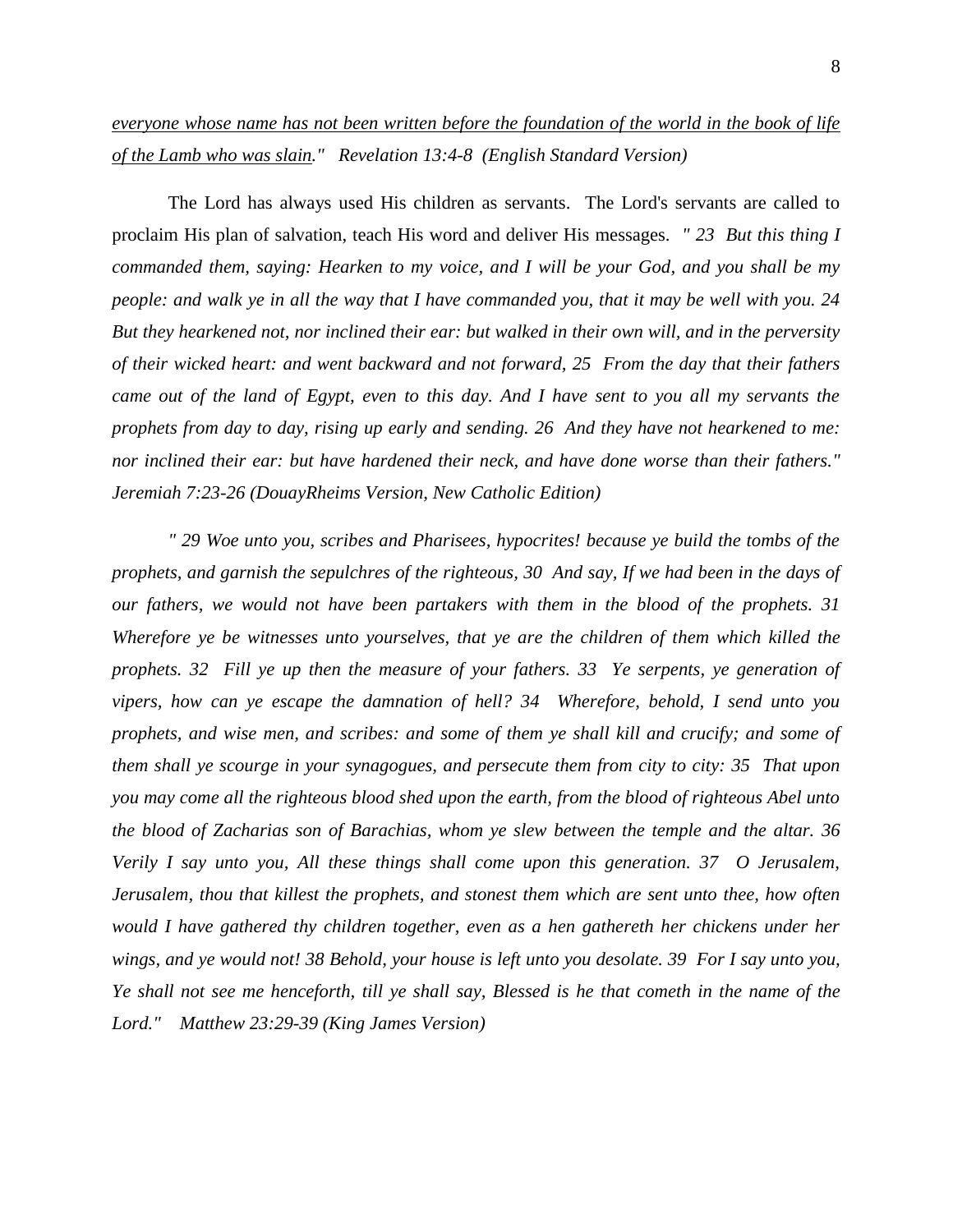4 – The fourth group we call your attention to are the friends of the Bridegroom, that is, the wedding guests*. "26 They came to John and said to him, "Rabbi, that man who was with you on the other side of the Jordan—the one you testified about—well, he is baptizing, and everyone is going to him." 27To this John replied, "A man can receive only what is given him from heaven. 28You yourselves can testify that I said, 'I am not the Christ but am sent ahead of him.' 29The bride belongs to the bridegroom. The friend who attends the bridegroom waits and listens for him, and is full of joy when he hears the bridegroom's voice. That joy is mine, and it is now complete. 30He must become greater; I must become less." John 3:26-30* 

John the Baptist, by his own testimony above, said that he was a friend of the bridegroom, not a member of the Bride. That would make him an invited wedding guest. It would not make him part of the Bride. What was the one thing that John the Baptist did not receive while he was on this earth? SCRIPTURAL BAPTISM! John the Baptist was given the authority to baptize others but he lost his life before he could receive scriptural baptism by the authority of the only other person who had been given that authority, JESUS CHRIST. *"1 After Jesus had finished instructing his twelve disciples, he went on from there to teach and preach in the towns of Galilee. 2When John heard in prison what Christ was doing, he sent his disciples 3to ask him, "Are you the one who was to come, or should we expect someone else?" 4Jesus replied, "Go back and report to John what you hear and see: 5The blind receive sight, the lame walk, those who have leprosy are cured, the deaf hear, the dead are raised, and the good news is preached to the poor. 6Blessed is the man who does not fall away on account of me." 7As John's disciples were leaving, Jesus began to speak to the crowd about John: "What did you go out into the desert to see? A reed swayed by the wind? 8If not, what did you go out to see? A man dressed in fine clothes? No, those who wear fine clothes are in kings' palaces. 9Then what did you go out to see? A prophet? Yes, I tell you, and more than a prophet. 10This is the one about whom it is written: "'I will send my messenger ahead of you, who will prepare your way before you.' 11I tell you the truth: Among those born of women there has not risen anyone greater than John the Baptist; yet he who is least in the kingdom of heaven is greater than he.* 12From the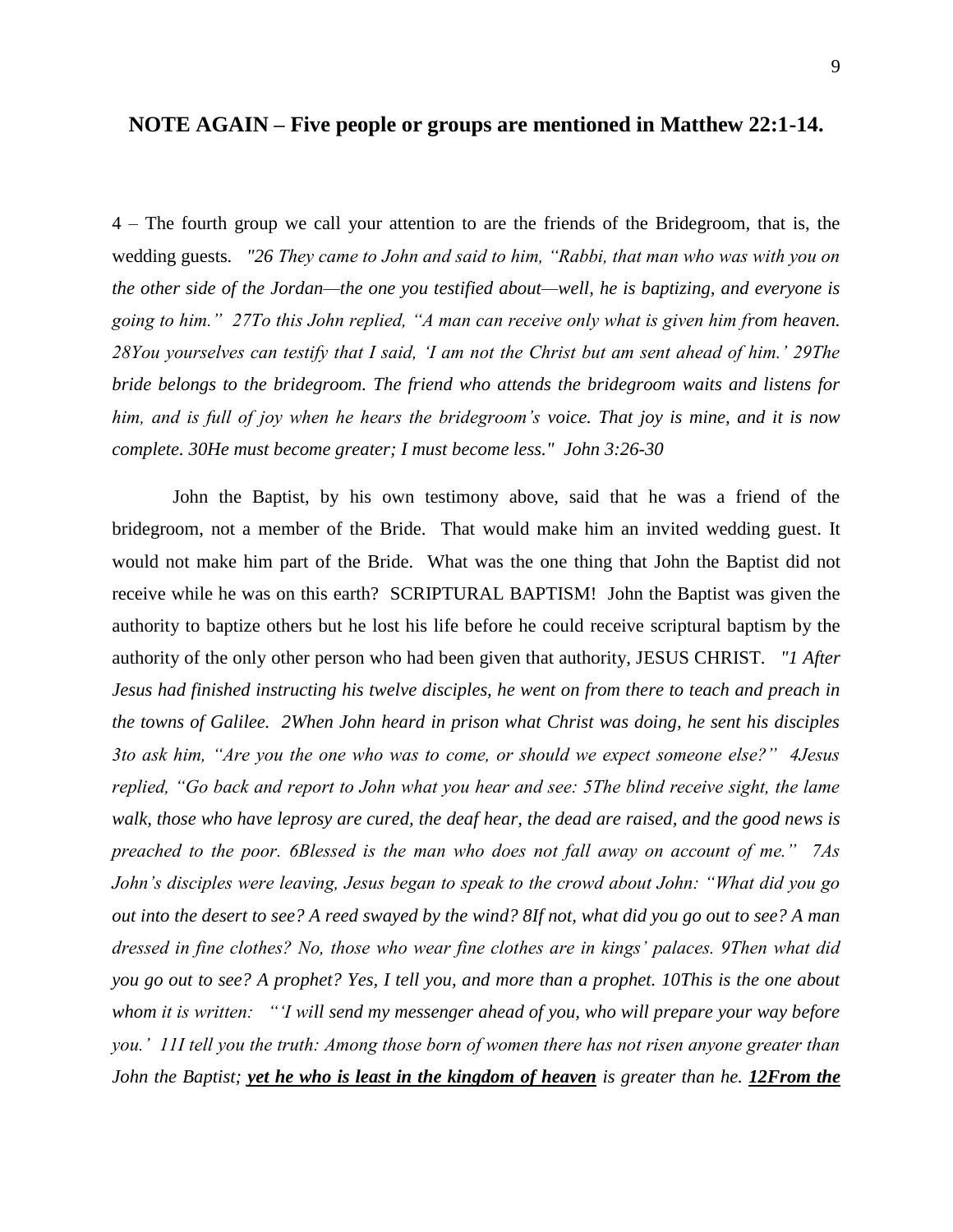## *days of John the Baptist until now, the kingdom of heaven has been forcefully advancing, and forceful men lay hold of it. Matthew 11:1-12*

What was the kingdom that John the Baptist was not a member of? If it was the kingdom of the saved (the Family of God), Jesus was saying that John the Baptist was not saved. On the other hand, if Jesus was saying that John the Baptist was a member of the wedding guests rather than a member of the Bride, it would agree with the rest of the scriptures including Revelation 21. In Revelation 21 we learn that there will be people living outside the Holy City Jerusalem on the New Earth. They will enter into the city to worship the Lord through the 12 gates. Who are those living outside the city on the New Earth? They certainly will not be the lost. They will be the friends of the Bridegroom-the wedding guests. Part of the wedding guests will be those who were saved before the organization of the local church in Jerusalem by Jesus Christ. They never received scriptural baptism because. The other part of that group will be those who have been saved since the organization of the church in Jerusalem, but have never answered the call to serve Him as a member of one of Christ's local New Testament churches when He called them to do so. They never received scriptural baptism, the key to scriptural church membership. *"9 One of the seven angels who had the seven bowls full of the seven last plagues came and said to me, "Come, I will show you the bride, the wife of the Lamb." 10And he carried me away in the Spirit to a mountain great and high, and showed me the Holy City, Jerusalem, coming down out of heaven from God…. 22I did not see a temple in the city, because the Lord God Almighty and the*  Lamb are its temple. 23The city does not need the sun or the moon to shine on it, for the glory of *God gives it light, and the Lamb is its lamp. 24The nations will walk by its light, and the kings of the earth will bring their splendor into it. 25On no day will its gates ever be shut, for there will be no night there. 26The glory and honor of the nations will be brought into it. 27Nothing impure will ever enter it, nor will anyone who does what is shameful or deceitful, but only those whose names are written in the Lamb's book of life." Revelation 21:9-10; 22-27* 

Again, we would like to point out that in Revelation 21 we learn that there will be people living outside the Holy City Jerusalem on the New Earth. They will enter into the city to worship the Lord through the 12 gates. Who are those living outside the city on the New Earth? They certainly will not be the lost. They will be the friends of the Bridegroom-the wedding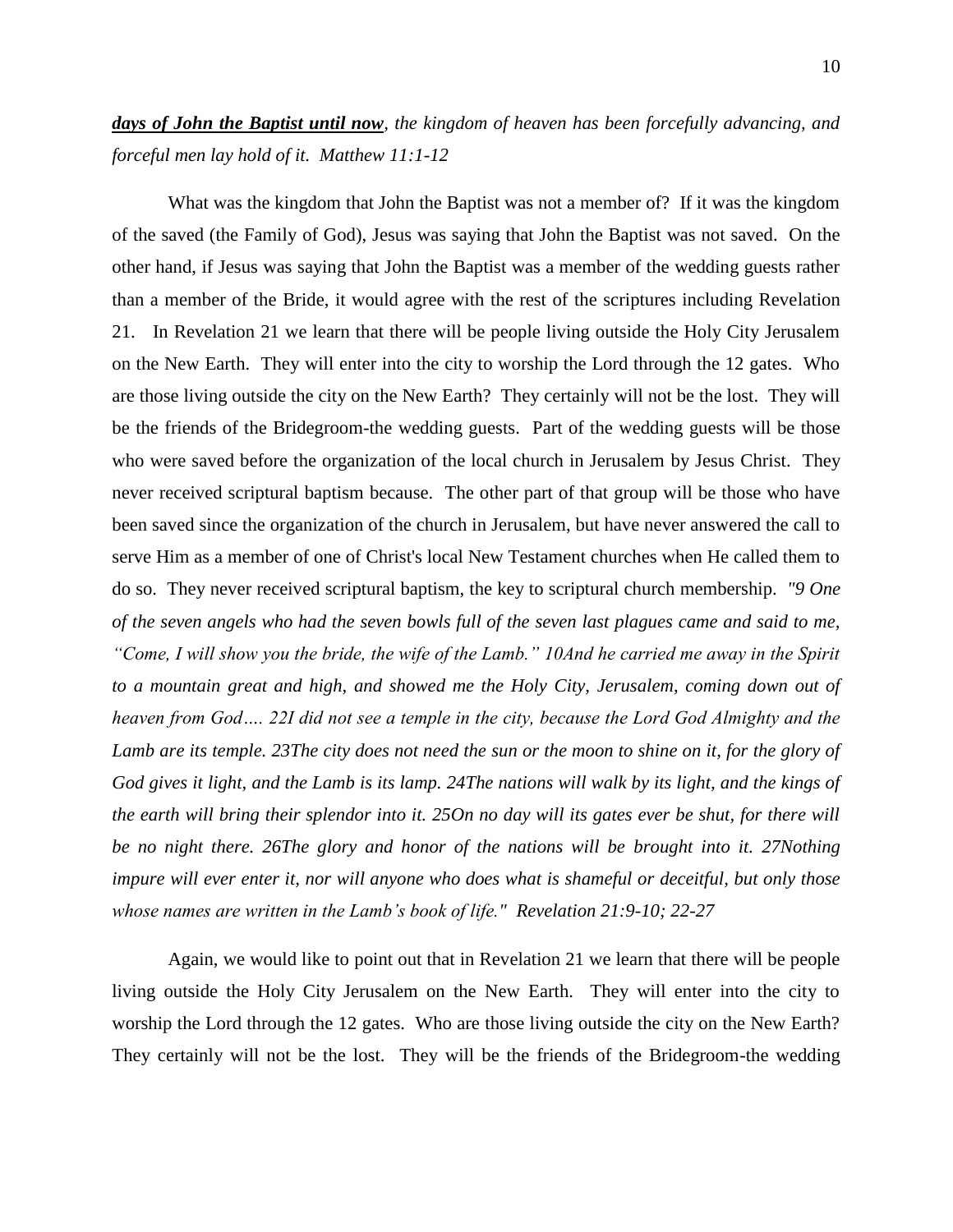guests. Please remember that Christ said those the king invited to the wedding feast were invited to be wedding guests, they were not invited to be the bride.

#### **NOTE – Five people or groups are mentioned in Matthew 22:1-14.**

5 – The fifth group I call your attention to in Matthew 22:1-14 is the Bride, those who have scriptural baptism and are members of one of God's scriptural churches. *"1"Do not let your hearts be troubled. Trust in God; trust also in me. 2In my Father's house are many rooms; if it were not so, I would have told you. I am going there to prepare a place for you. 3And if I go and prepare a place for you, I will come back and take you to be with me that you also may be where I am." John 14:1-3* You may read the 13th chapter of John to see that Jesus Christ waited until He had His disciples (the local church in Jerusalem) alone to make that promise in John 14:1-3. Jesus was telling them that although His Father had many dwelling places, He was going to prepare a special place for them to dwell in so that they (His Bride) would dwell together with Him through eternity. The only scriptures that later speak of a prepared place are found in Revelation 21 where it describes the Holy City Jerusalem.

The disciples of John the Baptist were just as saved as we are. They had repented of their sins as they looked forward in faith and had asked that the promised Messiah pay their sin debt just as we have looked backward in faith. But not all of the disciples of John the Baptist came to Jesus when He called to them to be one of His associates and become "fishers of men". If you know of any scripture where Jesus promised the disciples who remained with John the Baptist that He was going to prepare a special place for them, please consider it your duty to share it with us*. "9 One of the seven angels who had the seven bowls full of the seven last plagues came and said to me, "Come, I will show you the bride, the wife of the Lamb." 10And he carried me away in the Spirit to a mountain great and high, and showed me the Holy City, Jerusalem, coming down out of heaven from God, prepared…." Revelation 21:9-10a* 

IN MATTHEW 25:1-10, IT IS UNDERSTOOD THAT THE BRIDE WILL BE INSIDE WHEN THE DOORS ARE SHUT AT THE WEDDING FEAST. PLEASE NOTE,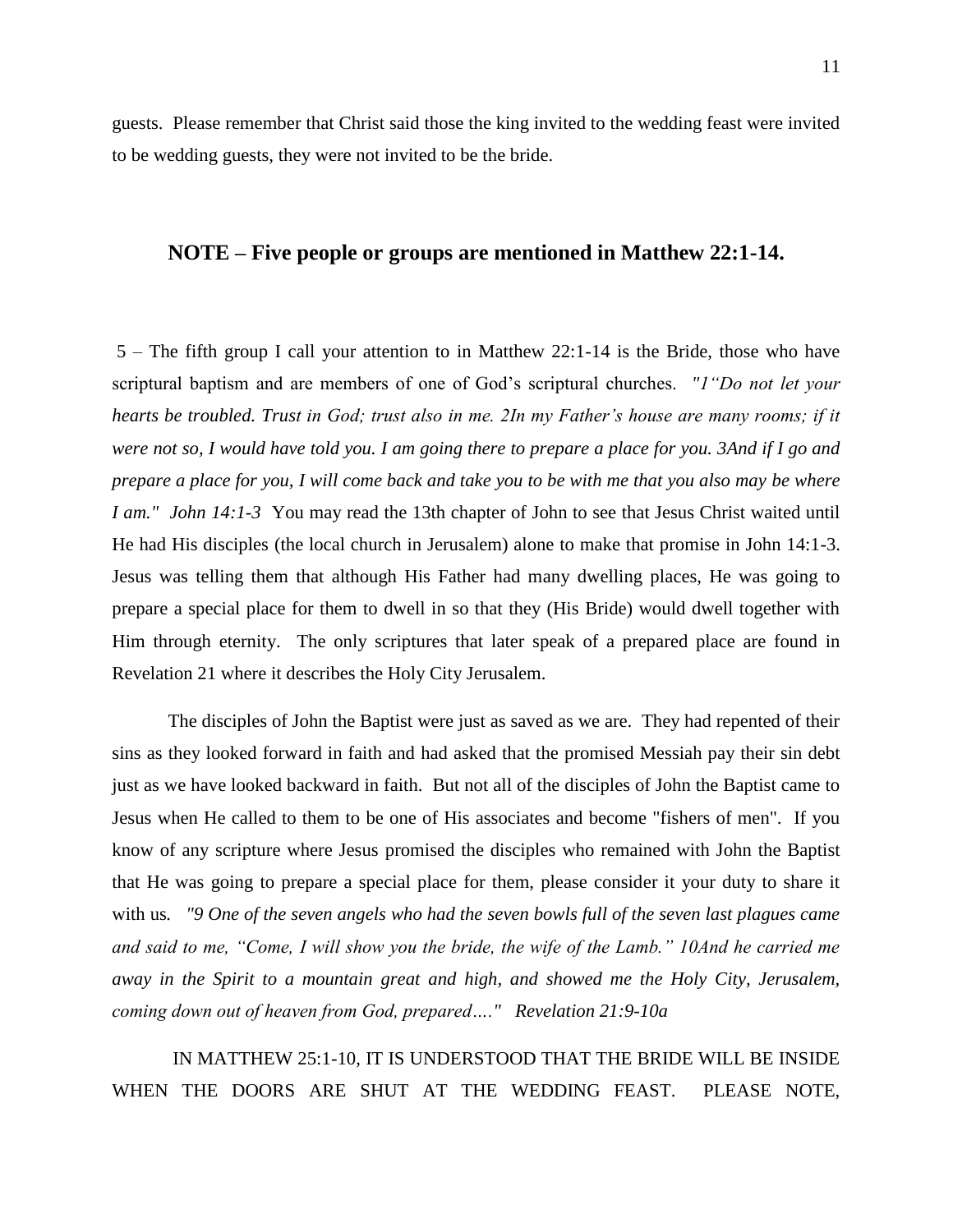HOWEVER, THAT MATTHEW 25:1-10 DOES NOT DEAL WITH THE BRIDE BUT TEACHES US ABOUT THE WEDDING GUESTS AND ABOUT THOSE WHO WILL MISS THE WEDDING FEAST BECAUSE THEY WILL NOT BE PROPERLY PREPARED WHEN JESUS CHRIST CATCHES UP THE SAVED AT THAT EVENT THAT SOME PEOPLE CALL "THE RAPTURE".

*"1 At that time the kingdom of heaven will be like ten virgins who took their lamps and went out to meet the bridegroom. 2Five of them were foolish and five were wise. 3The foolish ones took their lamps but did not take any oil with them. 4The wise, however, took oil in jars along with their lamps. 5The bridegroom was a long time in coming, and they all became drowsy and fell asleep. 6"At midnight the cry rang out: 'Here's the bridegroom! Come out to meet him!' 7"Then all the virgins woke up and trimmed their lamps. 8The foolish ones said to the wise, 'Give us some of your oil; our lamps are going out.' 9"'No,' they replied, 'there may not be enough for both us and you. Instead, go to those who sell oil and buy some for yourselves.' 10"But while they were on their way to buy the oil, the bridegroom arrived. The virgins who were ready went in with him to the wedding banquet. And the door was shut.*"

## **Two groups of virgins are mentioned in Matthew 25:1-10.**

1st group- the wise virgins. Those who **had** made preparation for the coming of Christ (salvation) but will not be a member of the Bride. Please remember that Jesus did not say any of the 10 virgins were going to be the bride. They intended to attend the wedding as **witnesses or wedding guests.** They did not expect to be the bride.

2nd group- the foolish virgins. Those who **had not** made proper preparation for the coming of Christ. They do not have salvation and consequently they do not have the Holy Spirit as their Paraclete. Please recall that oil is a type or picture of the Holy Spirit. *" 25 These things have I spoken to you, abiding with you. 26 But the Paraclete, the Holy Ghost, whom the Father will send in my name* (by my authority)*, he will teach you all things, and bring all things to your*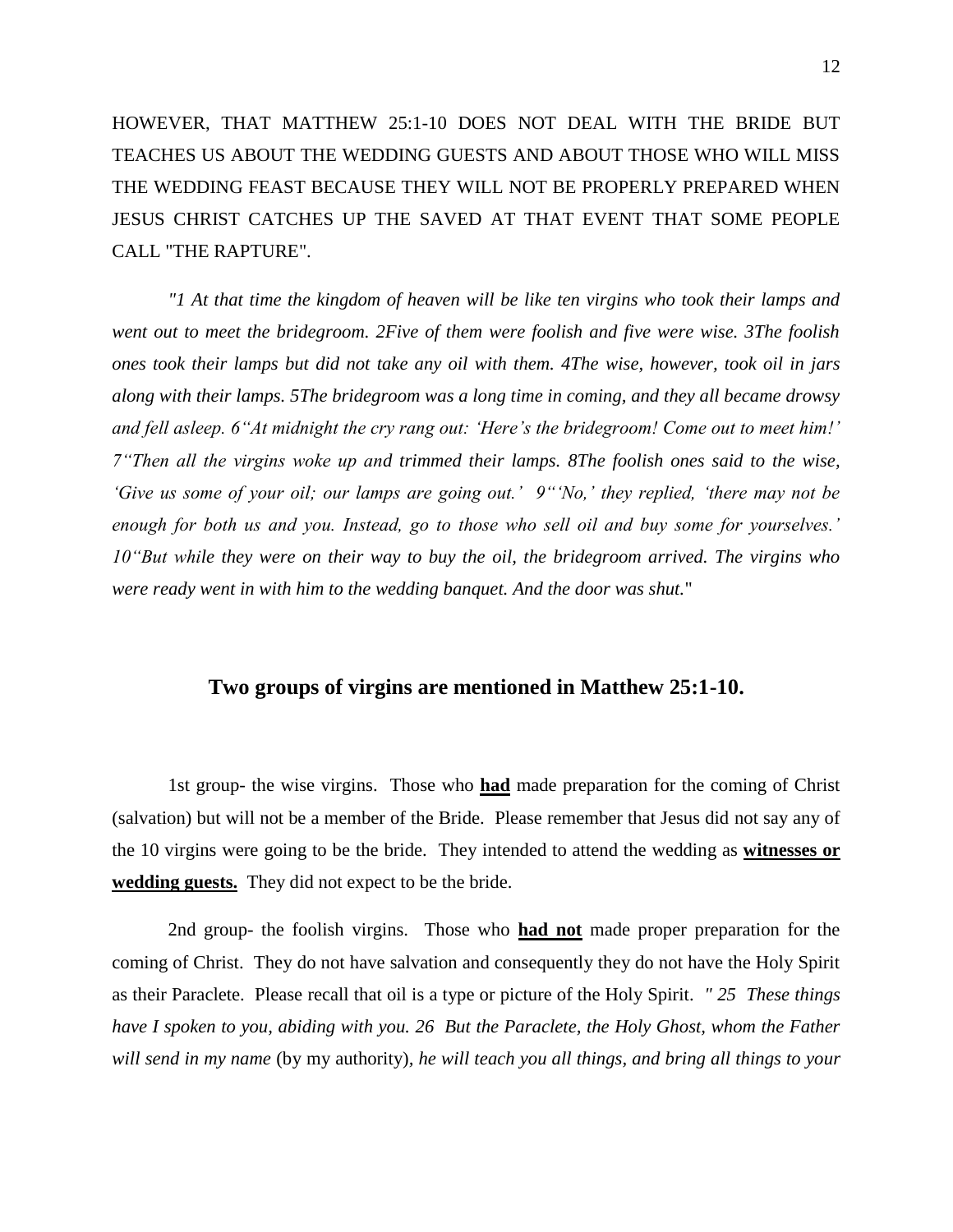*mind, whatsoever I shall have said to you." John 14:25-26 (Douay-Rheims Version, New Catholic Edition)* 

So we find that in Matthew 22:1-14, Jesus was giving us insight about the wedding guests who will be at the wedding supper of the Lamb (Revelation 19:7-9), not insight about the Bride of Christ. *"1 Jesus spoke to them again in parables, saying: 2"The kingdom of heaven is like a king who prepared a wedding banquet for his son. 3He sent his servants to those who had been invited to the banquet to tell them to come, but they refused to come.* 4 *Then he sent some more servants and said, 'Tell those who have been invited that I have prepared my dinner: My oxen and fattened cattle have been butchered, and everything is ready. Come to the wedding banquet.' 5"But they paid no attention and went off—one to his field, another to his business. 6The rest seized his servants, mistreated them and killed them. 7The king was enraged. He sent his army and destroyed those murderers and burned their city. 8"Then he said to his servants, 'The wedding banquet is ready, but those I invited did not deserve to come. 9Go to the street corners and invite to the banquet anyone you find.' 10So the servants went out into the streets and gathered all the people they could find, both good and bad, and the wedding hall was filled with guests. 11"But when the king came in to see the guests, he noticed a man there who was not wearing wedding clothes. 12'Friend,' he asked, 'how did you get in here without wedding clothes?' The man was speechless. 13"Then the king told the attendants, 'Tie him hand and*  foot, and throw him outside, into the darkness, where there will be weeping and gnashing of *teeth.' 14"For many are invited, but few are chosen." Matthew 22:1-14* 

When Jesus told us in Matthew **25:1-10** that the foolish virgins had trusted a false plan of salvation, He explained that they did not possess the Holy Spirit. Again, oil is a type or picture of the Holy Spirit that we receive at the moment of salvation. Please remember that most of those Jesus was speaking to in Matthew **22:1-14** were lost people who thought they were going to make it to the wedding feast in the 3rd Heaven. This fact is seen in Matthew **21:45**. *" <sup>45</sup>And when the chief priests and the Pharisees heard his parables, they perceived that he spake of them. <sup>46</sup>And when they sought to lay hold on him, they feared the multitudes, because they took him for a prophet. <sup>1</sup>And Jesus answered and spake again in parables unto them, saying, <sup>2</sup>The kingdom of heaven is likened unto a certain king, who made a marriage feast for his son, <sup>3</sup>and sent forth his servants to call them that were bidden to the marriage feast: and*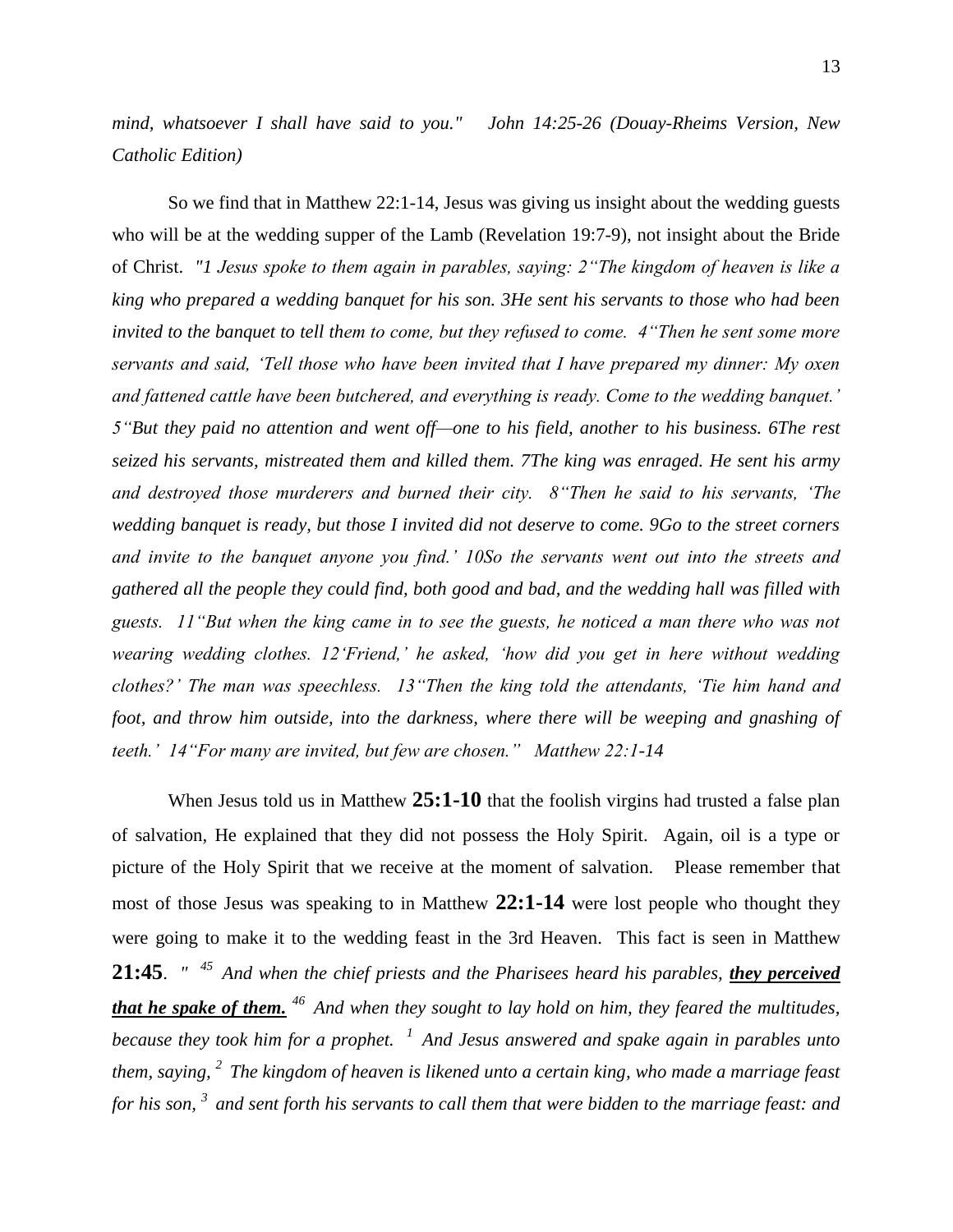*they would not come. <sup>4</sup>Again he sent forth other servants, saying, Tell them that are bidden, Behold, I have made ready my dinner; my oxen and my fatlings are killed, and all things are ready: come to the marriage feast. <sup>5</sup>But they made light of it, and went their ways, one to his own farm, another to his merchandise; <sup>6</sup>and the rest laid hold on his servants, and treated them shamefully, and killed them. <sup>7</sup>But the king was wroth; and he sent his armies, and destroyed those murderers, and burned their city. <sup>8</sup>Then saith he to his servants, The wedding is ready, but they that were bidden were not worthy. <sup>9</sup>Go ye therefore unto the partings of the highways, and as many as ye shall find, bid to the marriage feast. <sup>10</sup>And those servants went out into the highways, and gathered together all as many as they found, both bad and good: and the wedding was filled with guests. <sup>11</sup>But when the king came in to behold the guests, he saw there a man who had not on a wedding-garment: <sup>12</sup>and he saith unto him, Friend, how camest thou in hither not having a wedding-garment? And he was speechless. <sup>13</sup>Then the king said to the servants, Bind him hand and foot, and cast him out into the outer darkness; there shall be the weeping and the gnashing of teeth. <sup>14</sup>For many are called, but few chosen. Matthew 21:45 through Matthew 22:14 (American Standard Version)*

The only way a person will attend the Marriage Supper in the Third Heaven is to be part of the group who is caught up to the Third Heaven prior to the Marriage Supper taking place. One of the points Jesus was making in the parable we find in Matthew 22:1-14, was that many who think they will be attending the Marriage Supper are going to end up in outer darkness where there will be weeping and gnashing of teeth. They will not have the proper wedding garment. They will not have the righteous of Christ by exercising **complete** and **saving faith** in Jesus Christ. They will seek their salvation through the Messiah **plus** by living a good life or joining a church or by being baptized rather than depending completely upon the sacrifice of Jesus Christ to pay their sin debt.

We find in Revelation 7:13-14 that John saw that those who are saved during the Great Tribulation were wearing white robes. I suspect that all those who are saved by the blood of the Lamb will wear white robes. *" 10 But while they were on their way to buy the oil, the bridegroom arrived. The virgins who were ready went in with him to the wedding banquet. And the door was shut. 11"Later the others also came. 'Sir! Sir!' they said. 'Open the door for us!' 12"But he replied, 'I tell you the truth, I don't know you." Matthew 25:10-12*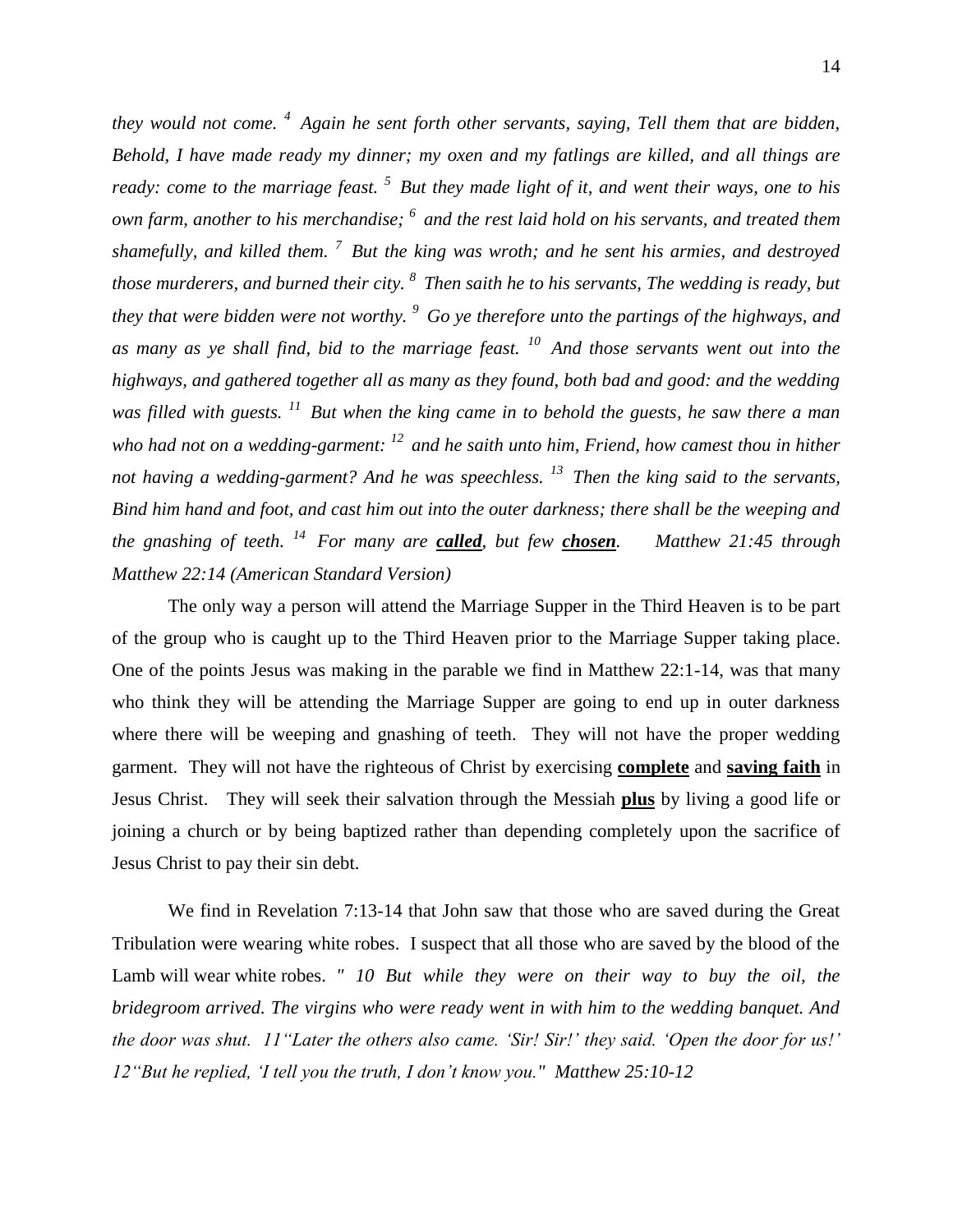## **WHAT IS THE PLAN AT THE CATCHING UP?**

One thing is sure. Not everyone who preaches in Christ's name (claiming they are preaching by Christ's authority), casts out devils in His name (claiming they are casting out devils by Christ's authority) or done other works in His name (claiming they are doing other works by Christ's authority) will go in when the door is opened. *"13 Enter through the narrow gate. For wide is the gate and broad is the road that leads to destruction, and many enter through it. 14But small is the gate and narrow the road that leads to life, and only a few find it. 15"Watch out for false prophets. They come to you in sheep's clothing, but inwardly they are ferocious wolves. 16By their fruit you will recognize them. Do people pick grapes from thorn bushes, or figs from thistles? 17Likewise every good tree bears good fruit, but a bad tree bears bad fruit. 18A good tree cannot bear bad fruit, and a bad tree cannot bear good fruit. 19Every tree that does not bear good fruit is cut down and thrown into the fire. 20Thus, by their fruit you will recognize them. 21"Not everyone who says to me, 'Lord, Lord,' will enter the kingdom of heaven, but only he who does the will of my Father who is in heaven. 22Many will say to me on that day, 'Lord, Lord, did we not prophesy in your name, and in your name drive out demons and perform many miracles?' 23Then I will tell them plainly, 'I never knew you. Away from me, you evildoers!" Matthew 7:13-23* 

*"1After this I looked, and there before me was a door standing open in heaven. And the voice I had first heard speaking to me like a trumpet said, "Come up here, and I will show you what must take place after this." 2At once I was in the Spirit, and there before me was a throne in heaven with someone sitting on it." Revelation 4:1-2* 

THE BASIC QUESTION THAT YOU AND I MUST ANSWER IS, IF EVERYONE IS A MEMBER OF THE BRIDE OF CHRIST, WHO ARE THE WEDDING GUESTS IN THE PARABLES THAT JESUS CHRIST TAUGHT?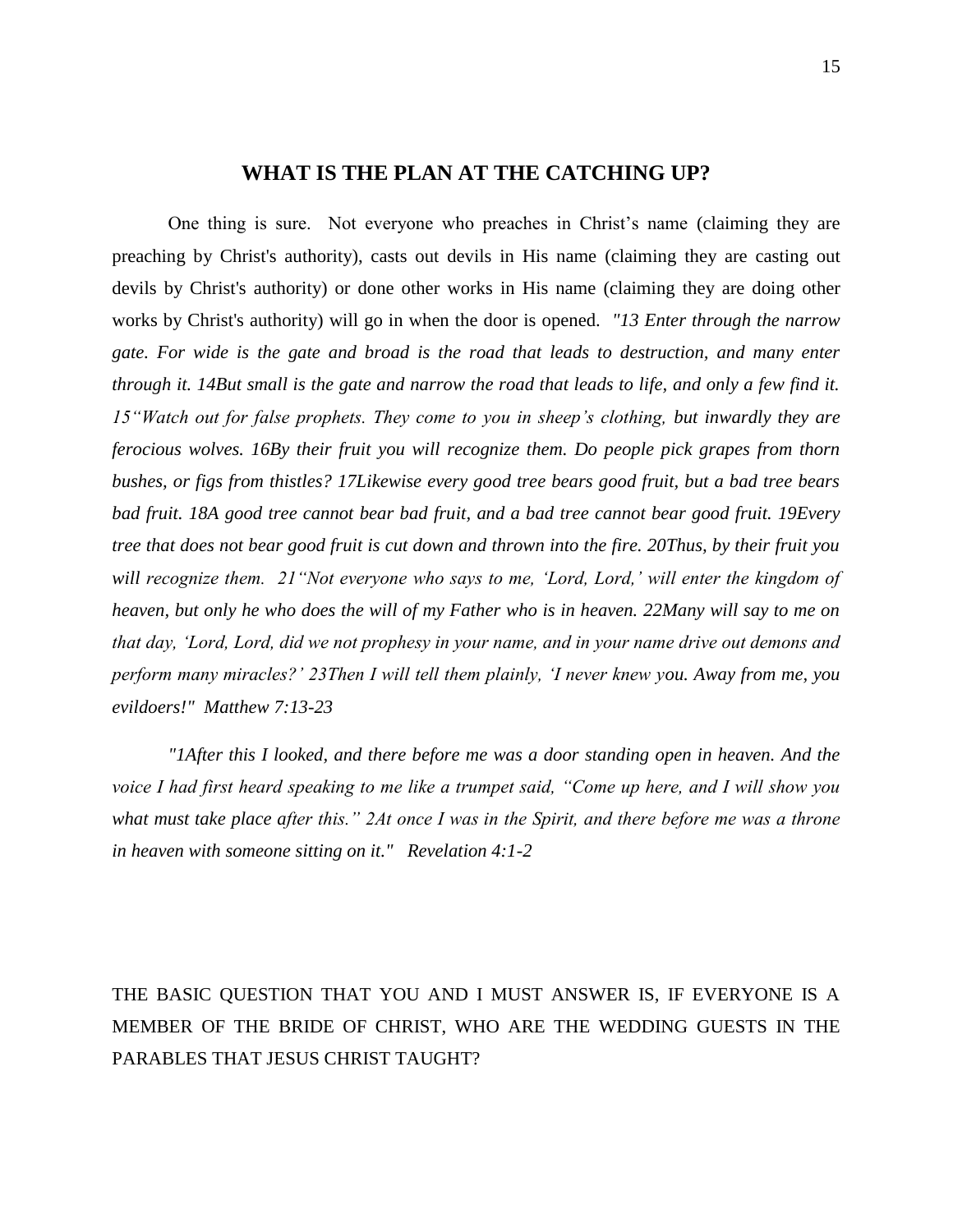Again, Please Note - Five people or groups are mentioned in Matthew 22:1-14. In the parable Jesus taught you had:

1- A Father- God the Father

2- A Groom- Jesus Christ

3- A Bride

4- Servants

5- Wedding Guests

*"1Jesus spoke to them again in parables, saying: 2"The kingdom of heaven is like a king who prepared a wedding banquet for his son. 3He sent his servants to those who had been invited to the banquet to tell them to come, but they refused to come. 4"Then he sent some more servants and said, 'Tell those who have been invited that I have prepared my dinner: My oxen and fattened cattle have been butchered, and everything is ready. Come to the wedding banquet.' 5"But they paid no attention and went off—one to his field, another to his business. 6The rest seized his servants, mistreated them and killed them. 7The king was enraged. He sent his army and destroyed those murderers and burned their city. 8"Then he said to his servants, 'The wedding banquet is ready, but those I invited did not deserve to come. 9Go to the street corners and invite to the banquet anyone you find.' 10So the servants went out into the streets and gathered all the people they could find, both good and bad, and the wedding hall was filled with guests. 11"But when the king came in to see the guests, he noticed a man there who was not wearing wedding clothes. 12'Friend,' he asked, 'how did you get in here without wedding clothes?' The man was speechless. 13"Then the king told the attendants, 'Tie him hand and foot, and throw him outside, into the darkness, where there will be weeping and gnashing of teeth.'14"For many are invited, but few are chosen."* 

# **Are you sure you are prepared to leave at the catching up or will you be left behind?**